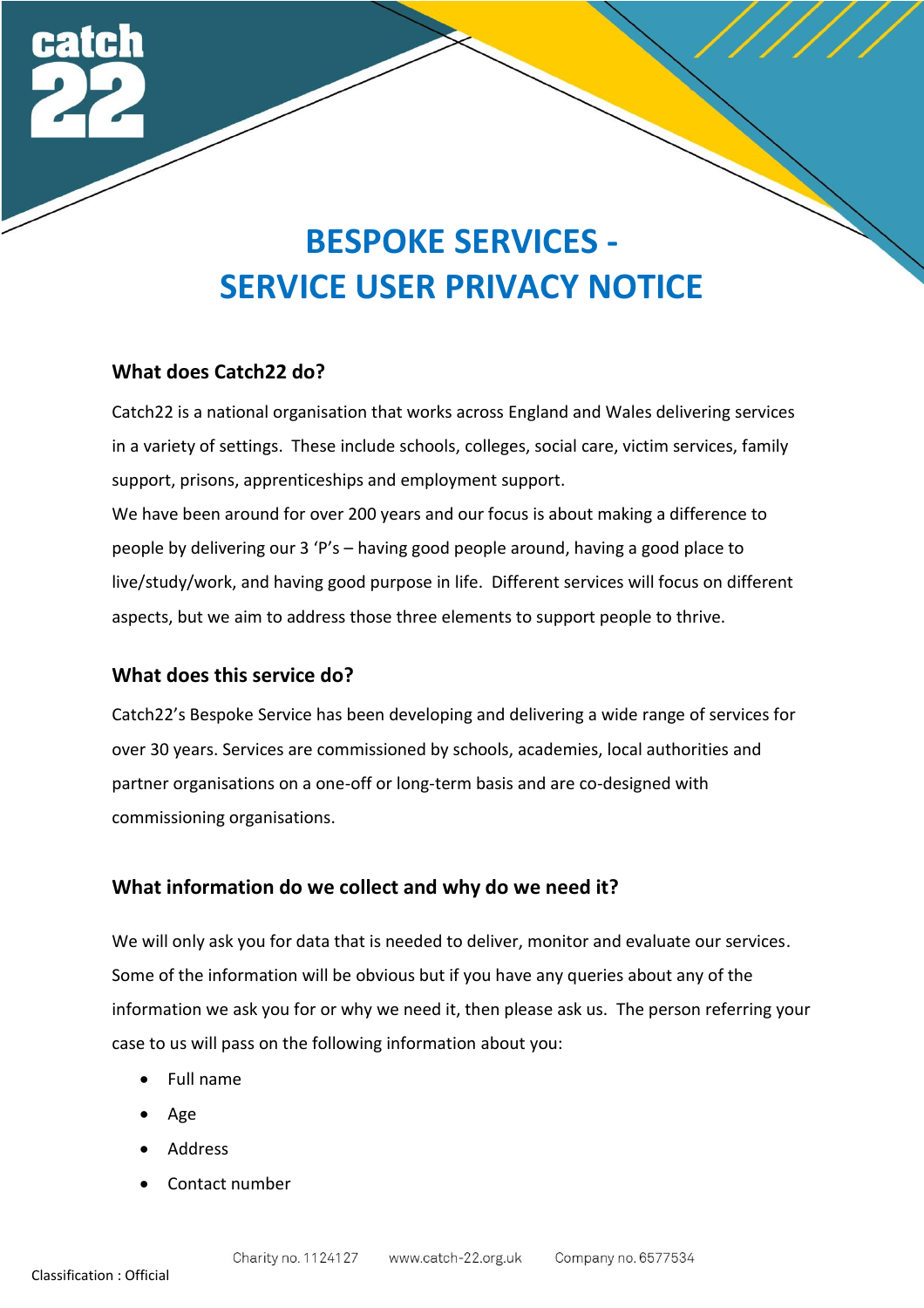• The background to your situation and any issues that Catch22 needs to be aware of (accessibility issues, support workers, health and safety concerns etc.)

We may ask you to give us some more sensitive information (also known as 'special data') like your gender, age, ethnicity, sexual orientation, religion and/or any disabilities. We will explain to you why we need this information, and you are free to refuse to give it if you do not wish to do so.

If we work with you on a 1 to 1 or family support basis, when we talk to you in person, we will ask you for further details about your situation.

# **What law applies and which bits set out the legal basis for us to collect and hold your personal information?**

The two main pieces of law that apply are:

- 1. The UK General Data Protection Regulation
- 2. The Data Protection Act 2018

We do have to have a legal basis for processing your information and this is:

- Performance of a contract (UKGDPR Article 6.1b)
- Vital Interests (UKGDPR Article 6.1d)
- Individual consent (UKGDPR Article 6.1a)

The 'special category data' that we collect must meet even more of a legal test and our legal basis for collecting this is:

• Explicit consent (UKGDPR Article 9.2a).

The Information Commissioner's Office has given further guidance that sets out when these conditions can be used as the legal basis for processing your information and this can be supplied to you if you wish to see it.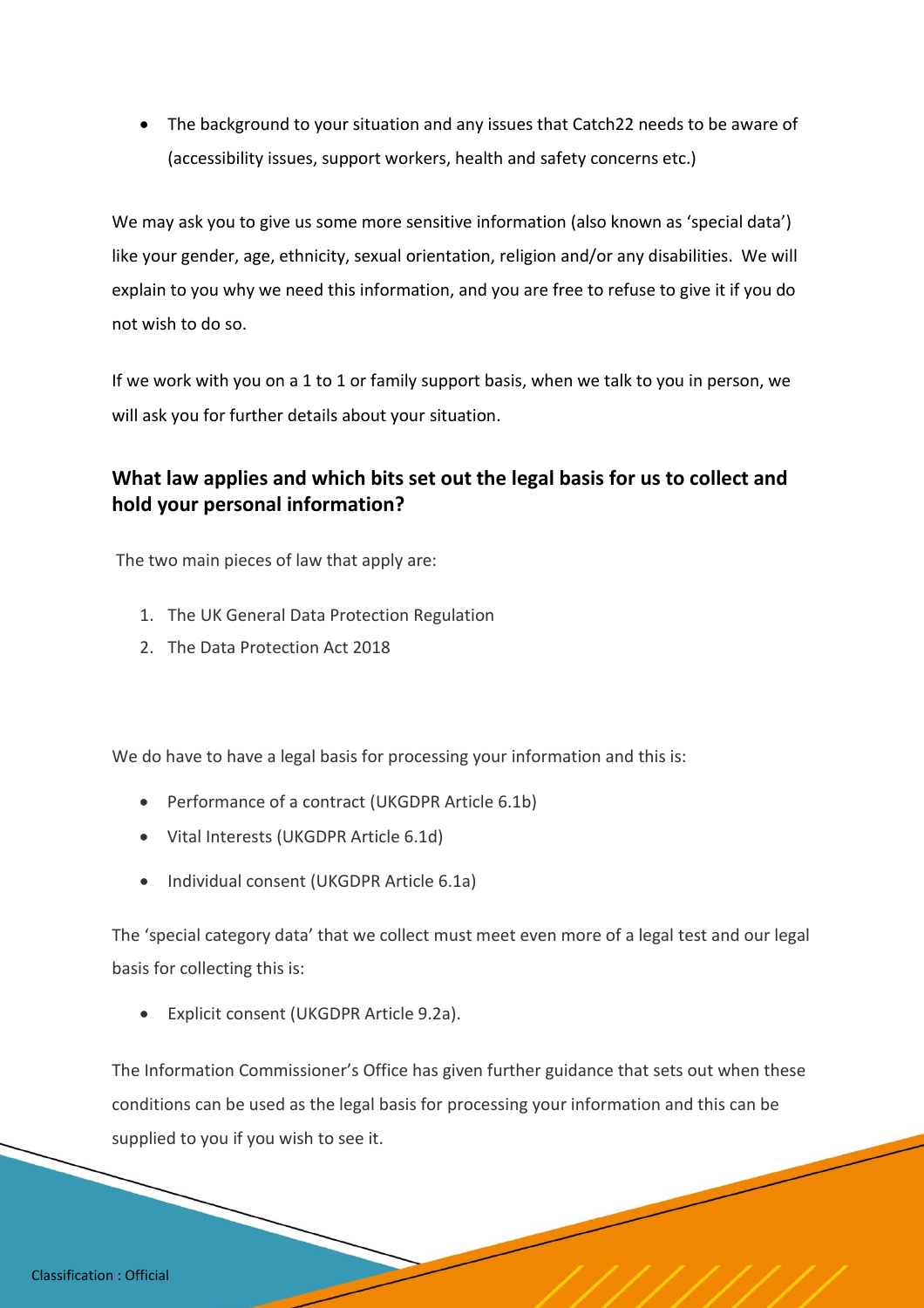## **Where did we get your data from?**

The data we collect comes from you, from the person referring you to us or other professionals you have consented for us to talk to. They are required to obtain your consent from you to pass on that information and for us to contact you.

### **Who will we share your information with?**

We will provide the person who referred the case to us with updates on whether you do or do not attend sessions.

We will only share information about you to other organisations where we have a record that you have agreed for your details to be passed on to another service to provide you with further or additional support.

Bespoke Services provides monitoring reports to our partners and referrers, but no personal or sensitive information is provided that will identify you. We do like to provide anonymised case studies, as well as anonymous evaluation and feedback, so that we can improve the service that we deliver.

We may have to share information if we are legally obliged to do so, for example where we have serious concerns about your safety or that of someone else associated with you. In these cases, we would share the relevant information with safeguarding organisations (Social Service, the Police or any other Emergency Service) if you or anyone else is at risk of harm. We will only share information where the law allows.

Catch22 securely stores all the information and data mentioned above and is only available to those people with authorised access .

Information sent between agencies is via email, with documents being encrypted with agreed passwords, and any other information being anonymised to ensure the information is not identifiable to you other than with the people working with you and whom the information is intended for.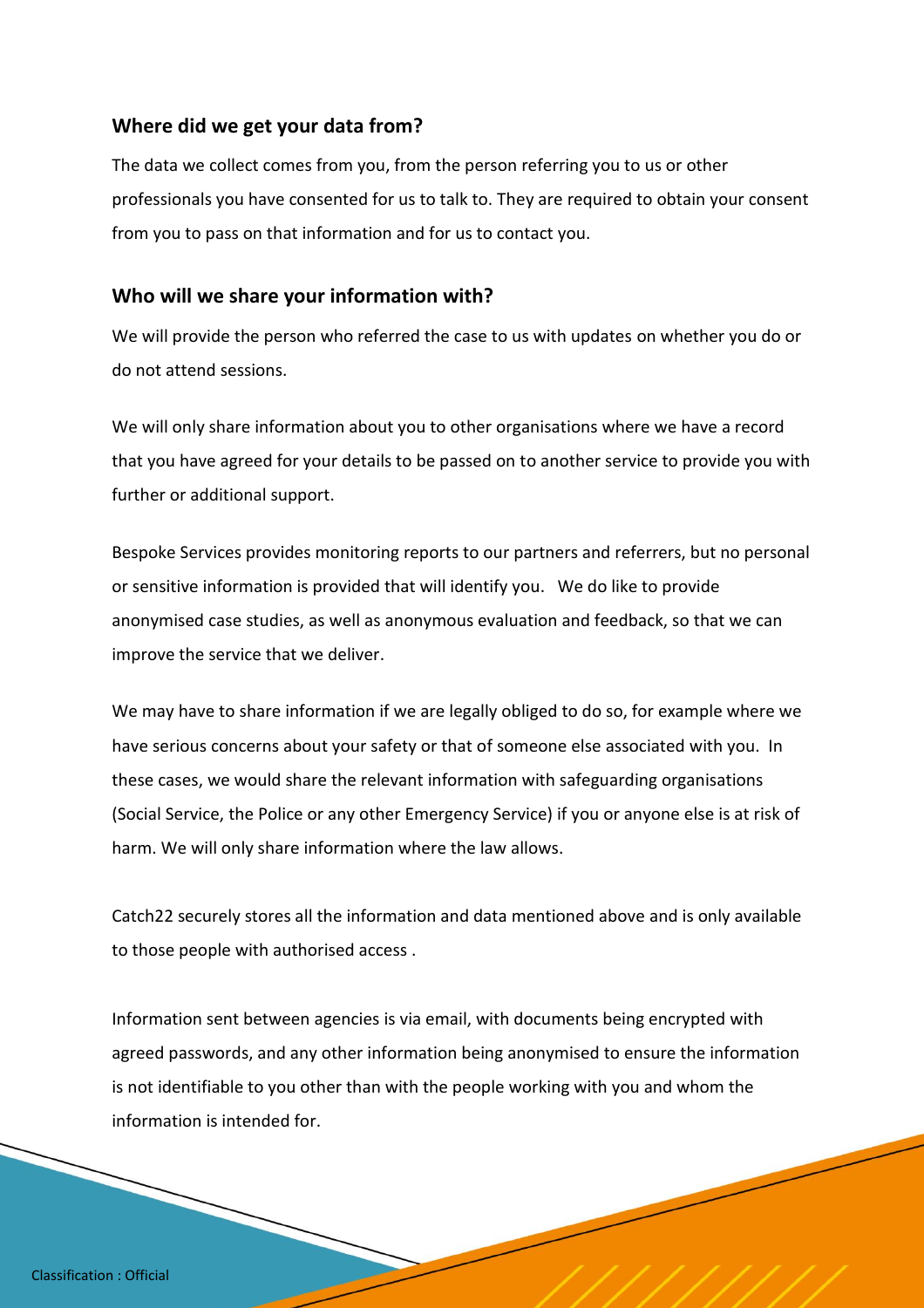## **How long will we hold on to your information for?**

Your information will be held as 'live' for the period of time that you are engaging with Bespoke Services and then it will be held as archived until you are 25 years old. Sometimes there may be legal reasons we have to retain the information for a longer specified period of time and there may also be circumstances where it is appropriate within legal and best practice requirements to retain the information for a longer period, but we will make every effort to inform you of this.

## **What happens if the information in the records is wrong?**

You will need to be specific about what information you think may be wrong and why, along with what you think we should do to correct it. If we cannot amend your record in the way you would like, we will explain the reason for this. We will always mark disputed records to show that the record is disputed. You will be able to see a copy of your amended record.

## **What rights do you have over the information that we hold on your behalf?**

You have a number of rights over your data that we are required by law to uphold. You have the following rights:

- **The right to be informed** how we will use your information
- **The right of access** how to access information we hold about you
- **The right to rectification** request that information that is held about you and is inaccurate or incomplete be rectified
- **The right to erasure** requests that under special circumstance information held on you may be removed or deleted if applicable
- **The right to restrict processing** –Block or suppress processing of information about you
- **The right to data portability** Obtain and re-use information held about you for your own purposes across different services if applicable
- **The right to object** in certain circumstance you can object to processing of information about you.
- **The right to withdraw consent** at any time where your information is being processed based on that consent.